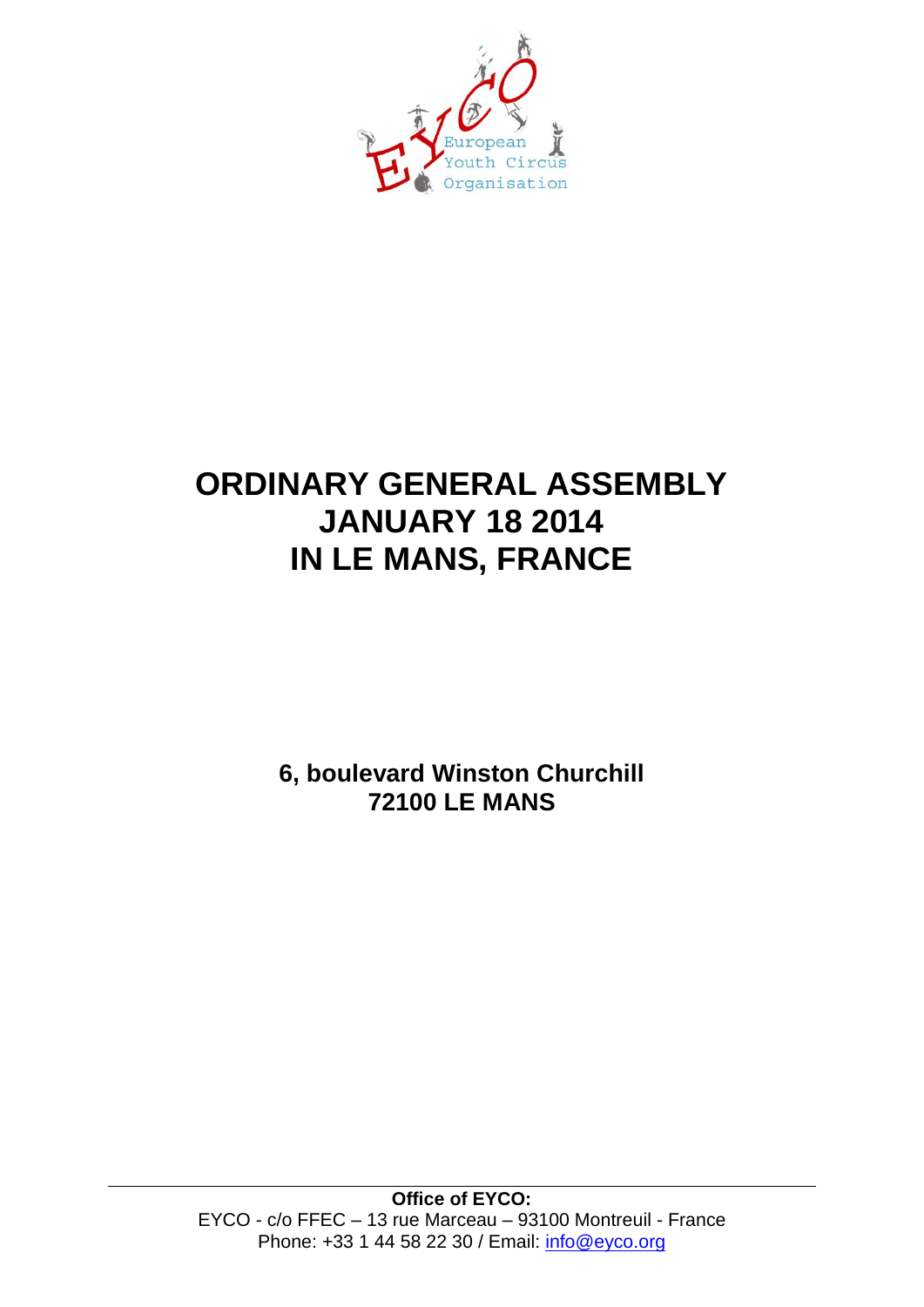# **CONTENTS**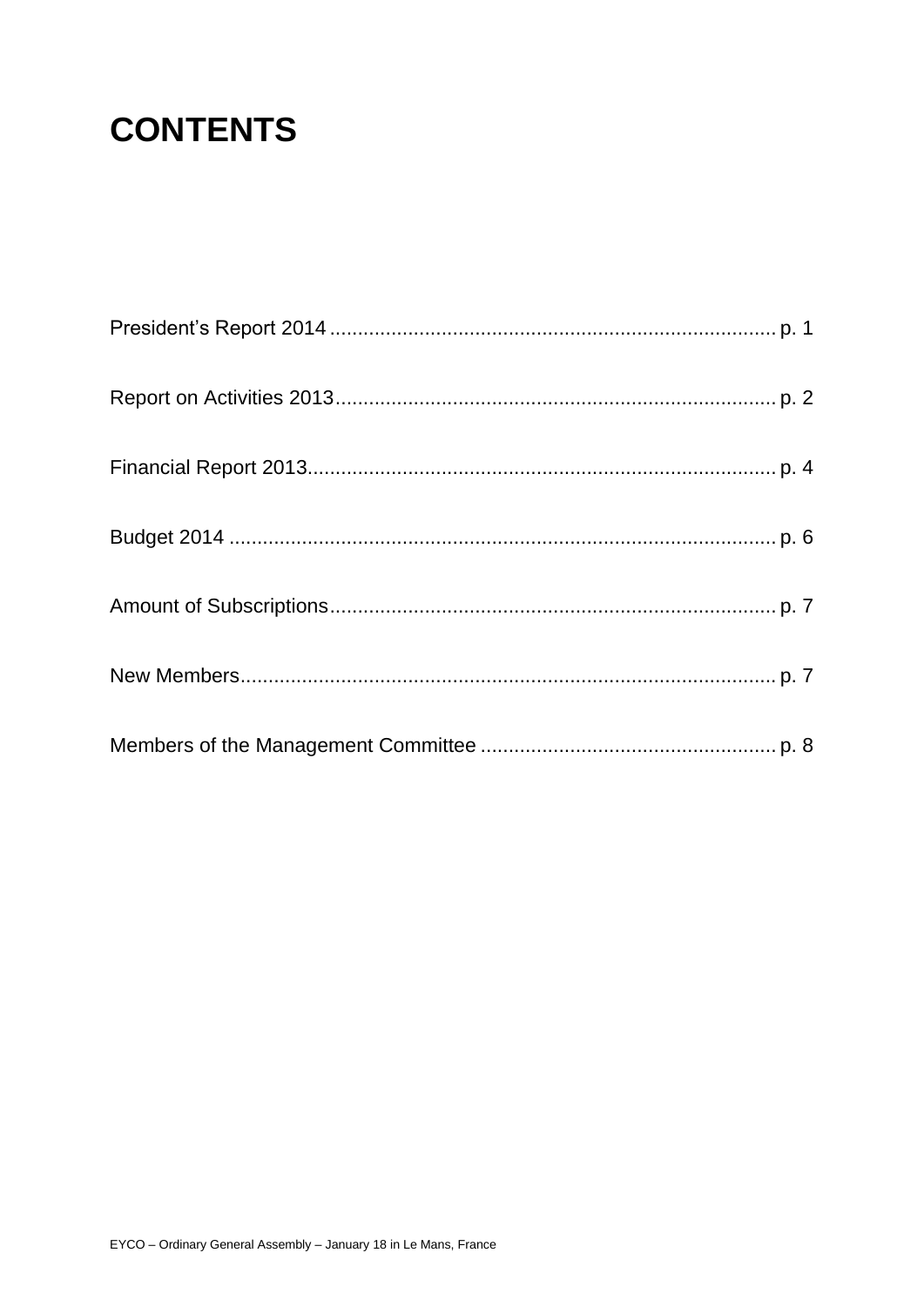# **PRESIDENT'S REPORT 2014**

As the European Youth Circus Organization (EYCO) we are approaching our fifth anniversary. In those five years it has served as a forum and seeding ground for European cooperation between Youth circuses all over Europe.

Since our last general assembly in spring 2013 we have taken some new steps:

- Within the CATE project team we've found a fruitful way to work together. So far the team has outlined the contents of the Basic Circus Training.
- For the participants from different European countries the process of working together in an internationally orientated multidisciplinary team has so far been a worthwhile learning experience. The end result is nearing finalization and the first report of the process has been published on our website.
- We've established a project organization around the EYCO festival. So far we set a date in the summer of 2014, we found a location and the project team found the initial funding.
- We've had a very successful NICE network meeting in Aarhus, Denmark. We thank the organizing team from Circus Tværs for that.
- We have continued our search for future funding for both the dissemination of the basic trainers course as well as our umbrella meetings.

. Furthermore:

> We are very grateful to all the individuals from the umbrella's in 11 different countries: France, Finland, Netherlands, Belgium, Germany, Austria, Switzerland, Denmark, Italy, United Kingdom, and Spain for spending their precious time and sharing their wisdom for the benefit of Youth Circuses in Europe.

Working together in an internationally oriented group of over 10 people with lots of language difficulties, culture-based misunderstandings and personal differences can be a painfully slow process. Personally I think we do very well.

I want to end my presidency by stating an old African proverb:

If you want to be fast, go alone. If you want to go far, go together.

*Jan Tjeerd GROENEWOUD, President*

**Resolution number: 1 It is suggested to the General Assembly: ▪ to approve the President's Report 2014**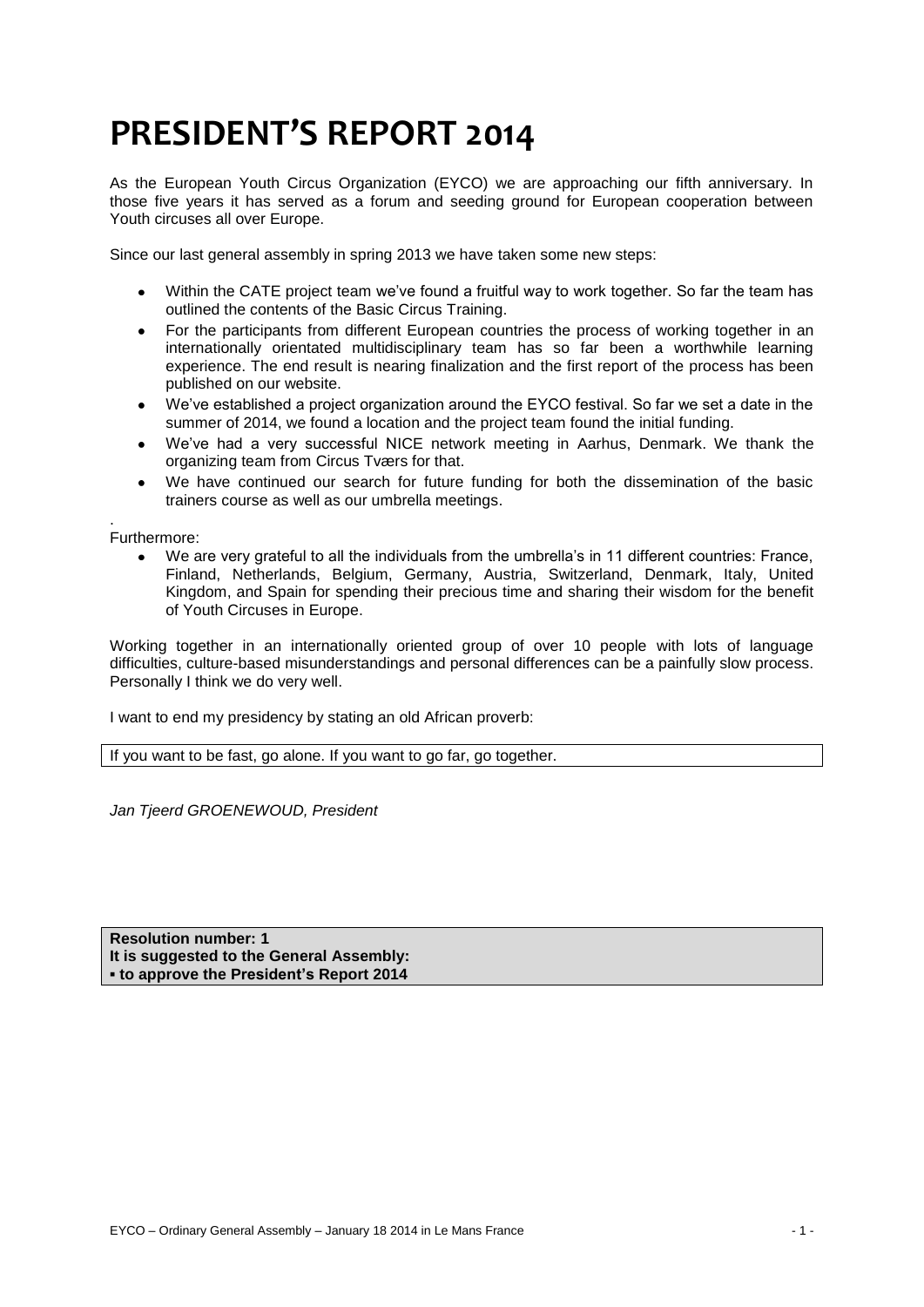# **REPORT ON ACTIVITIES 2013**

The report on activities 2013 of EYCO is presented according to main aims of EYCO. This organization aims to stimulate and support on a European level:

- The process of recognizing and structuring Youth Circus

- The quality improvement of youth circus

- The promotion of Youth Circus - by its nature a popular, accessible and inclusive art form – as a means for participants to take an active role in society.

**PROCESS OF RECOGNISING AND** 

**STRUCTURING YOUTH CIRCUS AS WELL AS PROMOTE YOUTH CIRCUS AS A MEANS FOR PARTICIPANTS TO TAKE AN ACTIVE ROLE IN SOCIETY** 

**NICE**

EYCO aims to provide and manage a platform for co-operation in the development of Youth Circus and its contributors through the annual Network of International Circus Exchange (N.I.C.E). The N.I.C.E. meeting 2013 in Aarhus was a great moment of sharing experiences and helped EYCO to continue its work.

**Website** 

The EYCO website aims to promote and increase public awareness of Youth Circus in Europe as well as act as a central resource and information center for Youth Circus by gathering, sharing and spreading information to the national partners. Connected to our website is a video upload system. National umbrellas can invite youth circuses to upload videos of their performances. The videos can be inspiring for youth and their trainers.

Also connected to our website is a games wiki. The wiki aims to gather all kind of circus games. Circus trainers can upload and/or use all kinds of funny and useful games for their daily practice.

## **Support creation of national representative organizations**

EYCO is supporting the creation of national representative organizations on youth circus in all European countries. During the 2013 General assembly the national umbrellas of Austria and The United Kingdom have been welcomed as new members.

We've continued to stimulate the forming of a national Umbrella in Spain. It seems not easy, partly due to the vast distances, the low number of youth circuses and probably the crisis, to establish such an umbrella in Spain.

# **QUALITY IMPROVEMENT OF**

## **YOUTH CIRCUS**

EYCO aims to become a central resource and information center for Youth Circus by gathering, sharing and disseminating information to the national partners.

At the N.I.C.E meeting held in London in 2009, two main working groups were created to achieve this aim: Artistic and Pedagogical. These working groups include people from National Umbrellas and other experts interested in offering advice and experience.

**Pedagogical Working Group** 

## **CATE project**

Following the idea of a basic training course in English that appeared in the past years, EYCO continues its reflection on the subject. In 2012, members of the organization received a European grant for the project called "CATE" – Circus Adult Training in Europe. This project is run by an organization of different European countries and administratively managed by EYCO.

## **Artistic working Group**

## **Festival**

The development of a European Youth Circus Festival has become more real since the start of a working group established in Nyon, Switzerland. The team has found a location, set a date in the summer of 2014 and sent invitations to the European umbrellas. The funding until now covers part of the budget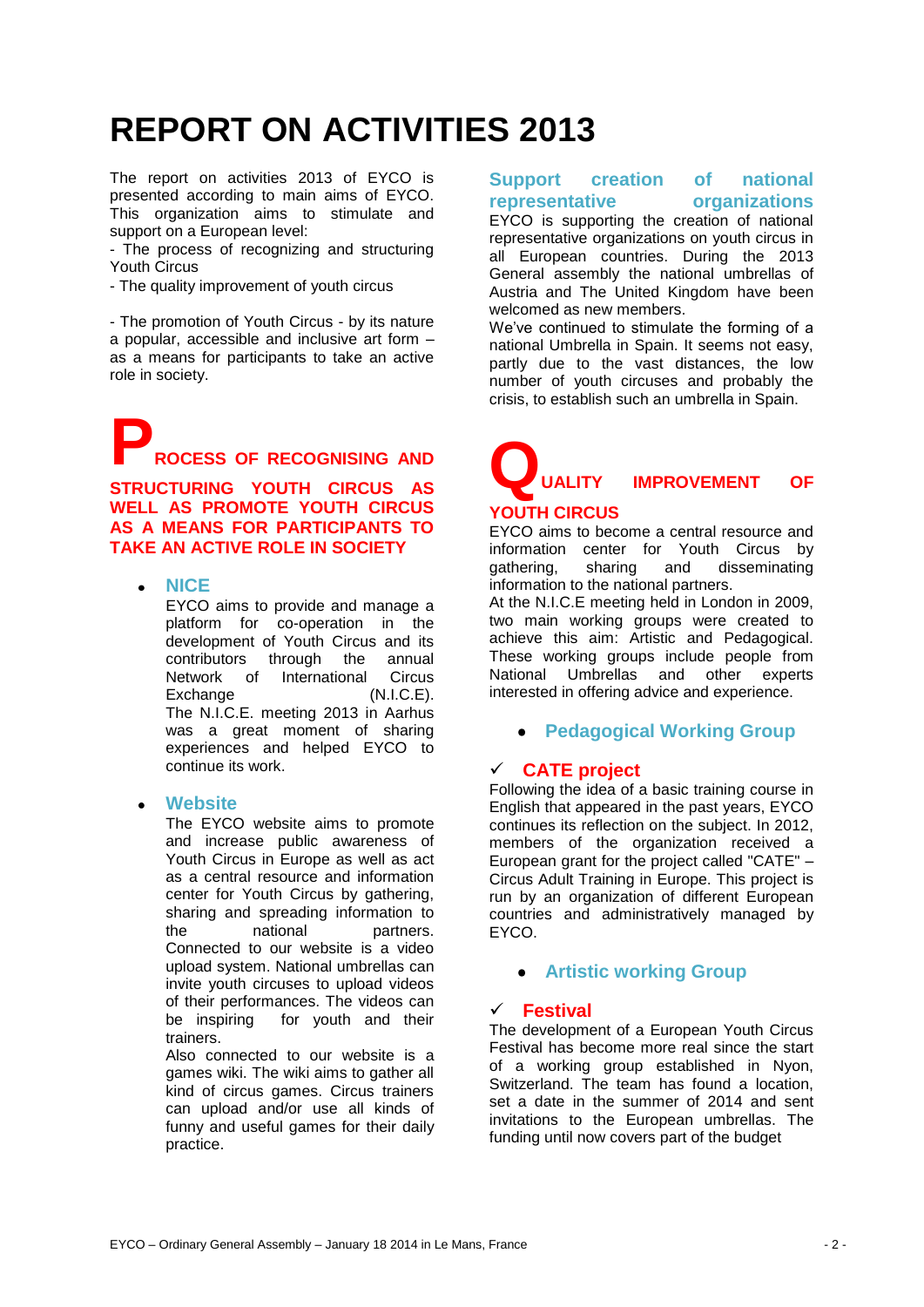## **QUANTITATIVES DATAS ON ACTIVITIES 2013**

## **3 MANAGEMENT MEETINGS IN 2013**

- January, 2013: Meeting of the Management Committee in London, United Kingdom.  $\frac{1}{2}$
- April, 2013: Meeting of the Management Committee in Nyon (near Genève), Switzerland.  $\overline{\phantom{0}}$
- October, 2013: Meeting of the Management Committee in Århus, Denmark.  $\frac{1}{2}$

**Resolution number: 2 It is suggested to the General Assembly: ▪ to take cognisance of the Report of Activities 2013**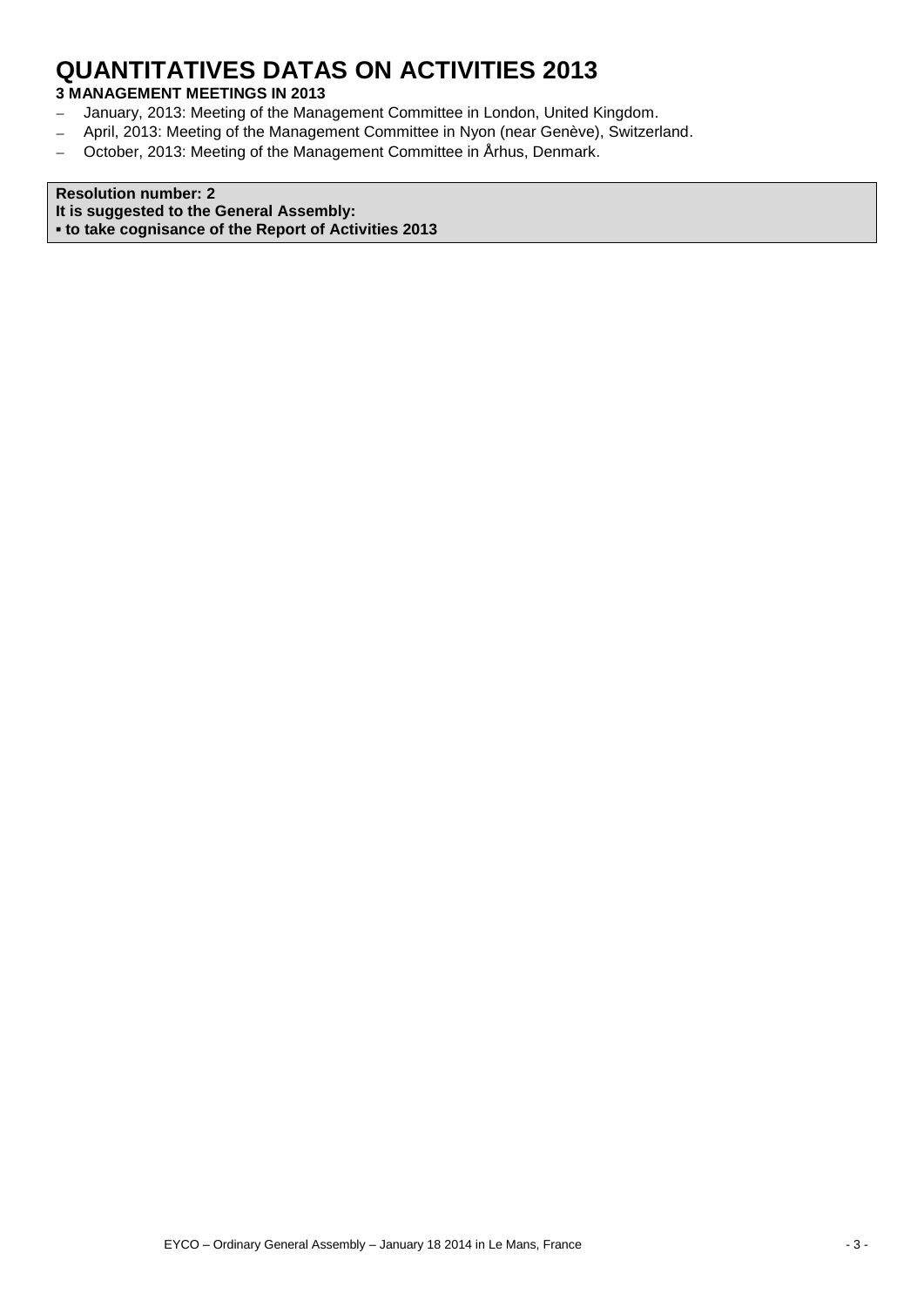# **FINANCIAL REPORT 2013**

| <b>COMPTE DE RESULTAT SIMPLIFIE</b>                                              |                                                                                 |                                          |                                                     |            |             |
|----------------------------------------------------------------------------------|---------------------------------------------------------------------------------|------------------------------------------|-----------------------------------------------------|------------|-------------|
| <b>CHARGES</b>                                                                   |                                                                                 |                                          | <b>PRODUITS</b>                                     |            |             |
| 60 - Achats                                                                      |                                                                                 | 14 000,00 €                              | 70 - Ventes de produits finis                       |            |             |
| matières et fournitures consommables                                             |                                                                                 |                                          | dont participations financières des licenciés       |            |             |
| 61 - Services extérieurs                                                         |                                                                                 |                                          | dont participations financ. des non licenciés       |            |             |
| sous-traitances, crédits-bails, locations, entretiens et réparations, assurances |                                                                                 |                                          | dont billeterie                                     |            |             |
| 62 - Autres services extérieurs                                                  |                                                                                 | 2534,33                                  | dont ventes de spectacles                           |            |             |
| 622 Honoraires                                                                   |                                                                                 |                                          | dont produits annexes                               |            |             |
| 625 Déplacement Mission Réception                                                | 2116,98                                                                         |                                          |                                                     |            |             |
| 626 Frais postaux et de télécom.                                                 | 283,45                                                                          |                                          |                                                     |            |             |
| 627 Services Bancaires                                                           | 133,9                                                                           |                                          |                                                     |            |             |
| 63 - Impôts et taxes                                                             |                                                                                 |                                          | 74 - Subventions d'exploitation                     |            | 29 700,00 € |
| dont impôts et taxes sur rémunération                                            |                                                                                 |                                          | dont Etat/Drac                                      |            |             |
| dont formation professionnelle                                                   |                                                                                 |                                          | dont Jeunesse et sport                              |            |             |
| impôts, taxes sur salaires, participation à la formation professionnelle         |                                                                                 |                                          | dont l'education nationale                          |            |             |
| 64 - Charges du personnel                                                        |                                                                                 |                                          | dont la région                                      |            |             |
| dont rémunération du personnel                                                   |                                                                                 |                                          | dont le département                                 |            |             |
| dont charges sociales                                                            |                                                                                 |                                          | dont la commune ou assimilé                         |            |             |
| dont autres charges de personnel                                                 |                                                                                 |                                          | dont le CNASEA                                      |            |             |
| rémunération du personnel, charges sociales, provisions pour congés payés        |                                                                                 |                                          | dont fonjep                                         |            |             |
| 65 - Autres charges de gestion courante                                          |                                                                                 |                                          | dont CATE                                           | 29 700,00€ |             |
|                                                                                  |                                                                                 |                                          |                                                     |            |             |
| redevances, logiciels, licences, subventions versées, dons et pertes             |                                                                                 |                                          | 75- Autres produits de gestion courante cotisations |            | 7 160,55 €  |
| 66 - Charges financières                                                         |                                                                                 |                                          | 76 - Produits financiers                            |            |             |
| dont intérêts versés sur emprunt                                                 |                                                                                 |                                          | dont produits de participations                     |            |             |
| dont intérêtes bancaires                                                         |                                                                                 |                                          | 77 - Produits exceptionnels                         |            |             |
| charges relatives aux frais financiers, interêts, frais d'emprunts               |                                                                                 |                                          | 78 - Reprise sur amortissements                     |            |             |
| 67 - Charges exceptionnelles                                                     |                                                                                 |                                          | 79 - Transfert de charges                           |            | €           |
| Charges relatives à des opérations exceptionnelles                               |                                                                                 |                                          |                                                     |            |             |
| 68 - Dotations aux provisions                                                    |                                                                                 | 14423,24                                 |                                                     |            |             |
|                                                                                  | charges passées au compte de résultat pour constater la dépréciation des actifs |                                          |                                                     |            |             |
|                                                                                  |                                                                                 | 30957,57                                 | <b>SOUS-TOTAL DES PRODUITS</b>                      |            | 36 860,55 € |
| <b>SOUS-TOTAL DES CHARGES</b>                                                    |                                                                                 |                                          |                                                     |            |             |
| 86 - Emplois des contributions volontaires en nature                             |                                                                                 | 87 - Contributions volontaires en nature |                                                     |            |             |
| dont secours en nature                                                           |                                                                                 |                                          | dont bénévolat                                      |            |             |
| dont mise à disposition gratuite des biens et prestations                        |                                                                                 |                                          | dont prestations en nature                          |            |             |
| dont personnels bénévoles                                                        |                                                                                 |                                          | dont dons en nature                                 |            |             |
|                                                                                  |                                                                                 |                                          |                                                     |            |             |
| Excédent de l'exercice (bénéfice)                                                |                                                                                 |                                          | 5902,98 Déficit de l'exercice                       |            |             |
| <b>TOTAL DES CHARGES</b>                                                         |                                                                                 | 36 860,55 €                              | <b>TOTAL DES PRODUITS</b>                           |            | 36 860,55 € |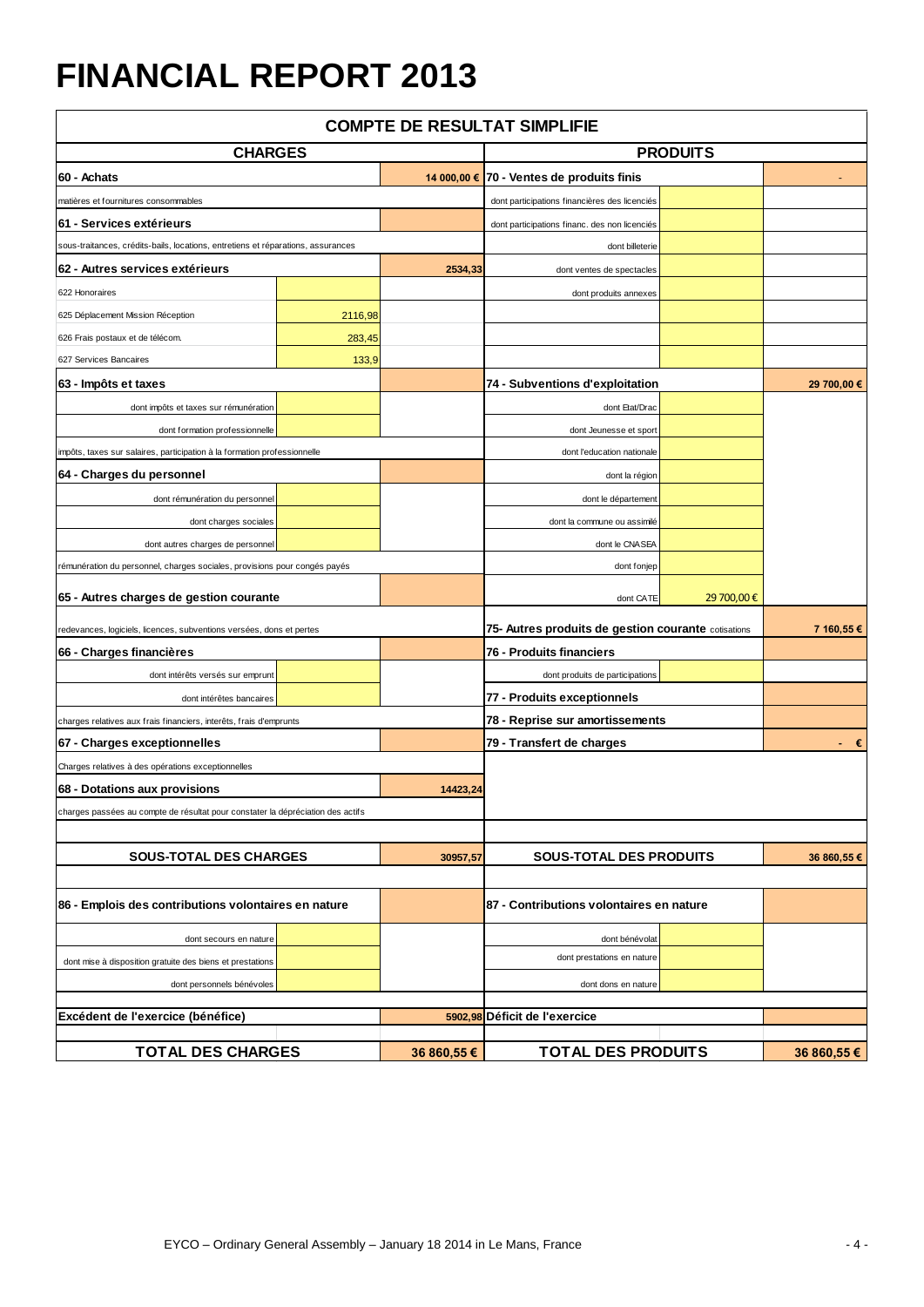**ANNEE 2013**

| <b>BILAN SIMPLIFIE</b>                                                                                  |                 |                                 |                                        |                                               |                                                  |          |
|---------------------------------------------------------------------------------------------------------|-----------------|---------------------------------|----------------------------------------|-----------------------------------------------|--------------------------------------------------|----------|
| <b>ACTIF</b>                                                                                            |                 |                                 | <b>PASSIF</b>                          |                                               |                                                  |          |
|                                                                                                         | Valeur<br>brute | Amortissement                   | Valeur nette                           |                                               |                                                  |          |
| <b>ACTIF IMMOBILISE</b>                                                                                 |                 |                                 |                                        | <b>FOND PROPRES</b>                           |                                                  |          |
| <b>Immobilisations</b><br>incorporelles                                                                 |                 |                                 |                                        | <b>Capital</b>                                | Apport à la création de la structure             |          |
| <b>Immobilisations corporelles</b>                                                                      |                 |                                 |                                        | <b>Réserves</b>                               | Excédents - déficits des exercices<br>précédents | 4970,79  |
| Ensemble des biens durables (plus d'un an) tels que véhicules, terrain immeuble, équipements, outillage |                 |                                 | Résultat de l'exercice                 | Excédent de l'exercice                        | 5902,98                                          |          |
|                                                                                                         |                 |                                 | <b>Subvention</b><br>d'investissements |                                               |                                                  |          |
| <b>ACTIF CIRCULANT</b>                                                                                  |                 |                                 | Fonds dédiés                           |                                               | 14423,24                                         |          |
| <b>Créances</b>                                                                                         |                 | Cotisations à recevoir          | 300,00                                 |                                               |                                                  |          |
| <b>Stocks</b>                                                                                           |                 | stocks de fin d'exercice        |                                        |                                               | <b>DETTES</b>                                    |          |
| <b>Disponibilités</b>                                                                                   |                 | Caisses et comptes<br>bancaires | 24997,01                               | Emprunts auprés des établissements de crédits |                                                  |          |
|                                                                                                         |                 |                                 | <b>Autres dettes</b>                   |                                               | $\mathbf{0}$                                     |          |
|                                                                                                         |                 |                                 |                                        |                                               |                                                  |          |
| <b>TOTAL</b>                                                                                            |                 |                                 | 25297,01                               |                                               | <b>TOTAL</b>                                     | 25297,01 |

**Resolution number: 3 It is suggested to the General Assembly: ▪ to approve the Financial Report 2013**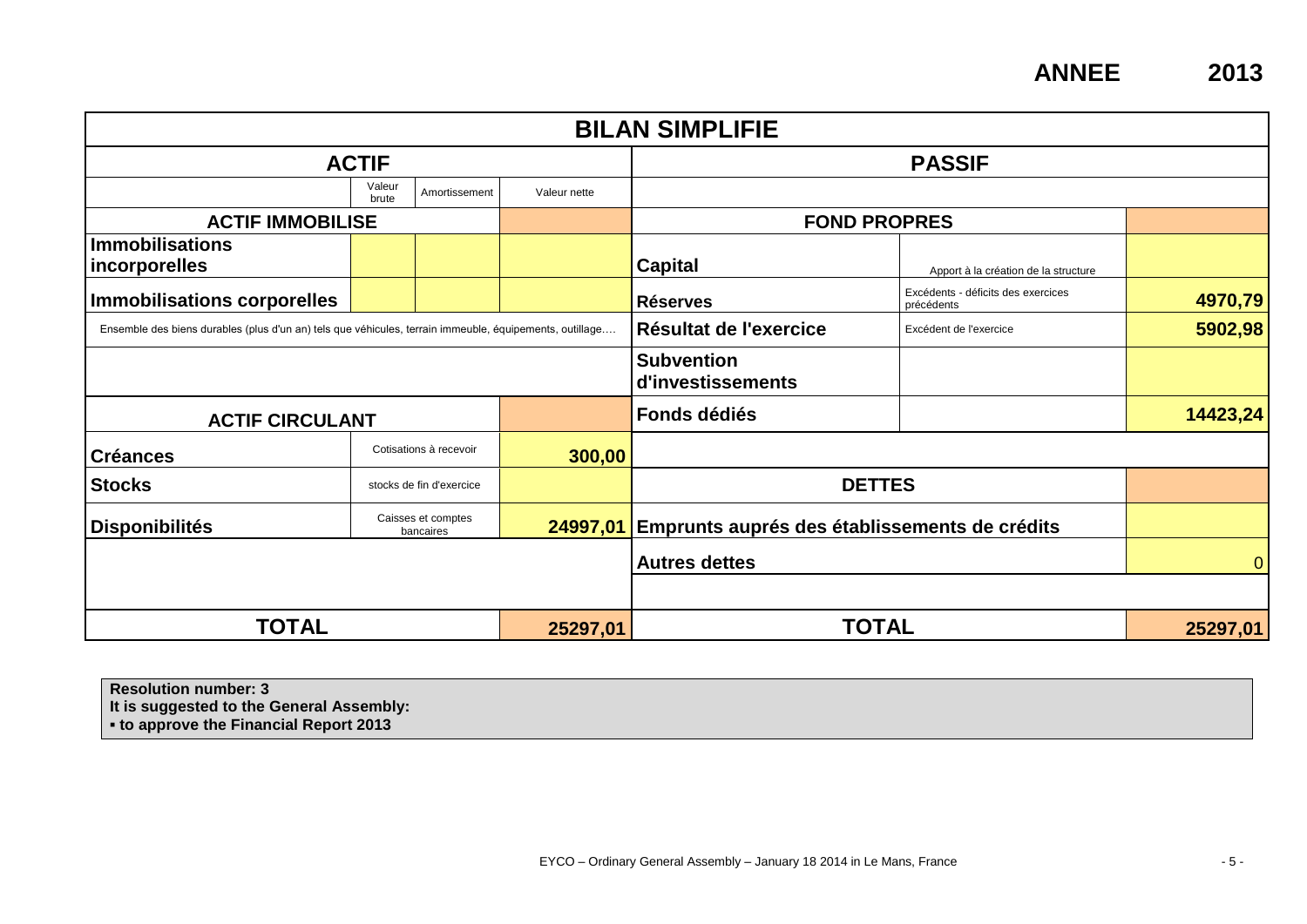# **PROVISIONAL BUDGET 2014**

| <b>EXPENSES</b>                |       | <b>RECEIPTS</b>                       |
|--------------------------------|-------|---------------------------------------|
| <b>Title</b>                   |       | <b>Title</b>                          |
| <b>OTHER EXTERNAL SERVICES</b> |       | <b>MISCELLANEOUS OPERATING INCOME</b> |
| <b>Travel costs</b>            | 6850  | <b>Membership fee</b>                 |
| <b>Bank expenses</b>           | 150   | <b>CATE</b> project                   |
| <b>CATE</b> project            | 21300 | Reprise de fonds dédiés               |
| <b>Miscellaneous</b>           | 11023 | (Draw-down of deferred funds)         |
| <b>TOTAL EXPENSES</b>          | 39323 | <b>TOTAL RECEIPTS</b>                 |

| <b>RECEIPTS</b>                        |       |  |
|----------------------------------------|-------|--|
| Title                                  |       |  |
| <b>MISCELLANEOUS OPERATING INCOME</b>  |       |  |
| 6850<br><b>Membership fee</b>          | 7000  |  |
| 150<br><b>CATE</b> project             | 17900 |  |
| 21300<br>Reprise de fonds dédiés       | 14423 |  |
| 11023<br>(Draw-down of deferred funds) |       |  |
| <b>TOTAL RECEIPTS</b><br>39323         | 39323 |  |
|                                        |       |  |

**Resolution number: 4 It is suggested to the General Assembly: ▪ to approve the provisional Budget 2014.**